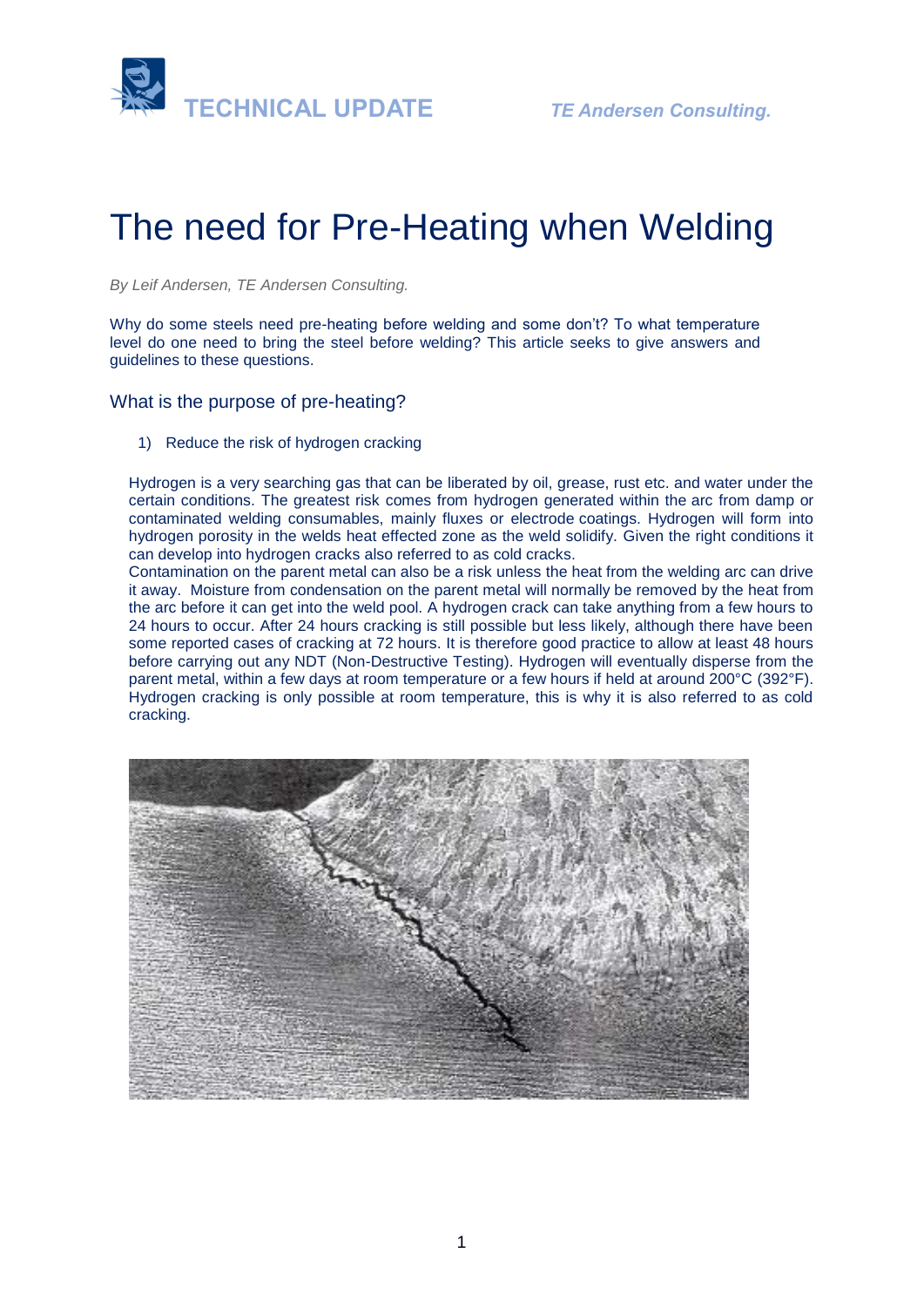

2) Reduce the hardness of the weld Heat Affected Zone (HAZ)

A hydrogen crack requires a hard microstructure which is created by a harden able material subject to fast cooling from 800°C(1472°F) to 500°C(932°F). These cracks form in the coarse-grain growth zone in the Heat Affected Zone (HAZ). The hardened structure will normally be martensite. This is a very [hard](https://en.wikipedia.org/wiki/Hardness) form of steel crystalline structure. Cooling can be slowed down by applying preheat. Other factors that can help, is maintaining a high interpass temperature (base materials temperature during welding). This will normally be done by increasing welding amperage and reducing travel speed.

## **Heat affected zone (HAZ)**



(

3) Reduce shrinkage stresses during cooling and improve the distribution of residual stresses.

The heat developed during welding will result in expansion and contraction. The result can be distortion or stress build-up or a combination of the two. When a hot weld bead cools, it shrinks more than the surrounding cooler metal and thus is strained severely – sometimes so severely that the weld cracks. The more massive the joint, the more strain occurs in the weld bead. If the base metal around the joint is preheated, the base metal and the weld metal shrink more uniformly as the joint cools. This is usually helpful because less strain occurs in the weld bead and weld cracking is less likely to occur. Tensile stress is something one can influence by applying a weld sequence that do not produce very high tensile stresses in the welded joint. Avoid starts and stops in the corners of welded joints. Eliminate wide gaps in the joint. Gaps should preferably be less than 3 mm (1/8") wide. Weld from sections with the highest restraint towards sections with lower degrees of restraint. Back-step welding techniques can be used and should be preferred.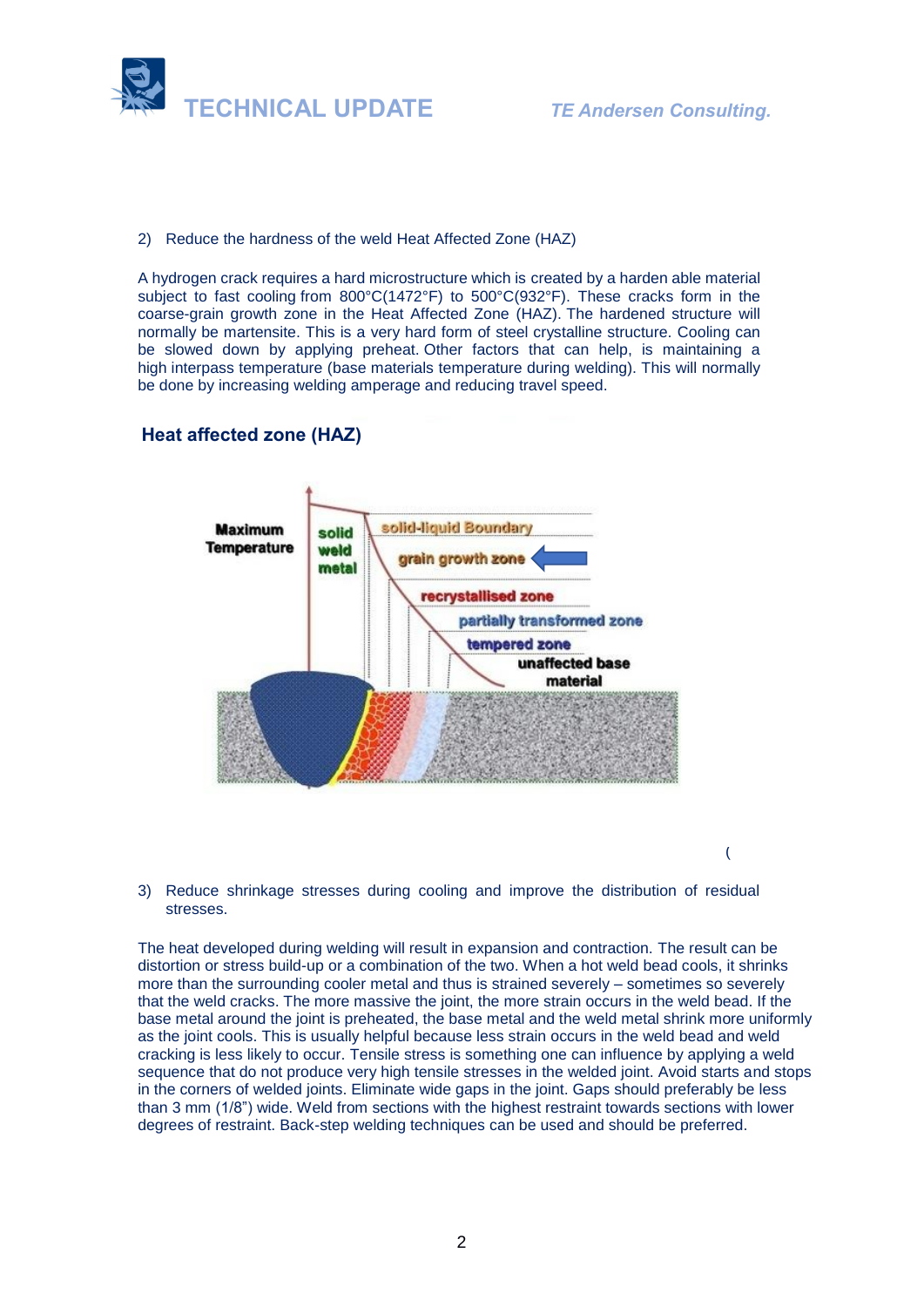



If all 3 factors are present there is a strong likelihood for cracking to develop after welding.

We should therefore aim towards removing or reducing the above factors to avoid cracking.

#### How to calculate pre-heating temperature

Factors which influence the need for pre-heating and reduce the risk of hydrogen cracks are: Chemical composition of the steel Material thickness Joint configuration Ambient temperature, Cooling rate Hydrogen content of the weld metal/ consumable

Welding method/ Welding technique will to a lesser extent influence on the pre-heating temperature. They will on the other hand be of significant importance when it comes to heat input during welding and thereby the interpass temperature.

#### **Chemical composition of the steel**

The hardening of a carbon manganese steel/low alloy steel is influenced primarily by carbon content and to a lesser extent other constituent such as manganese, chrome, silicone etc. The Carbon Equivalent (CE) is a formula used to express the harden-ability of a particular alloy steel in terms of an equivalent plain carbon steel. Several such formula exist, the one favoured for low alloy steel is the IIW formula:

$$
CE_{\text{IIW}} = C + \frac{Mn}{6} + \frac{Cr + Mo + V}{5} + \frac{Ni + Cu}{15}
$$

The % of Carbon (C) + % Manganese (Mn) divided by  $6 +$  % Chromium (Cr) + % Molybdenum (Mn) + % Vanadium (V) divided by  $5 +$  % Nickel (Ni) + % Copper (Cu) divided by 15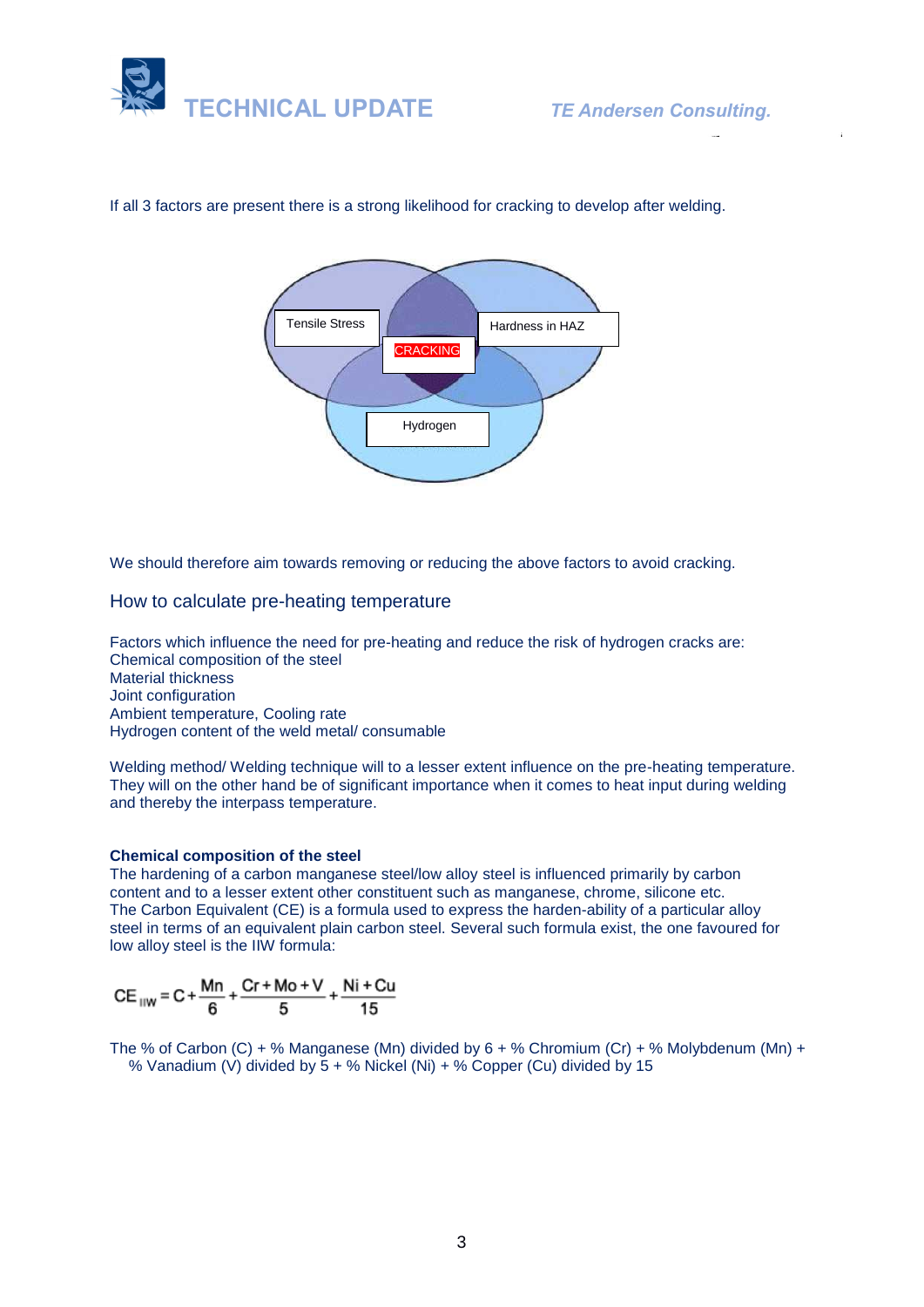

Depending on the result of the calculation we can give the following recommendation for consumable and pre-heating temperature:

| <b>Carbon Equivalent CE</b> | <b>Welding conditions</b>                                                                                                                           |
|-----------------------------|-----------------------------------------------------------------------------------------------------------------------------------------------------|
| $0,35 - 0,48$               | Can be welded with<br>a) Rutile electrodes if base material is kept at 100-200°C (212-<br>$392^{\circ}F$<br>b) Basic coated low hydrogen electrodes |
| $0,48 - 0,55$               | Can be welded with<br>a) Basic coated low hydrogen electrodes if base material is<br>kept at 200-370°C(392-698°F)<br>b) Austenitic electrodes       |
| 0.55 and above              | Can be welded with<br>a) Basic coated low hydrogen electrodes if base material is kept<br>at a very high temperature<br>b) Austenitic electrodes    |

Chemical composition of the steel is however not sufficient to determine the pre-heating temperature. **Material thickness** and **Joint configuration** is also important for finding the correct temperature. Remember that the surrounding base material to the weld zone will work as a heat sink rapidly removing the heat thereby increasing the cooling rate of HAZ.



The thicker the base material the faster the rate of heat being transferred from HAZ. We therefore also have to take Material thickness into consideration.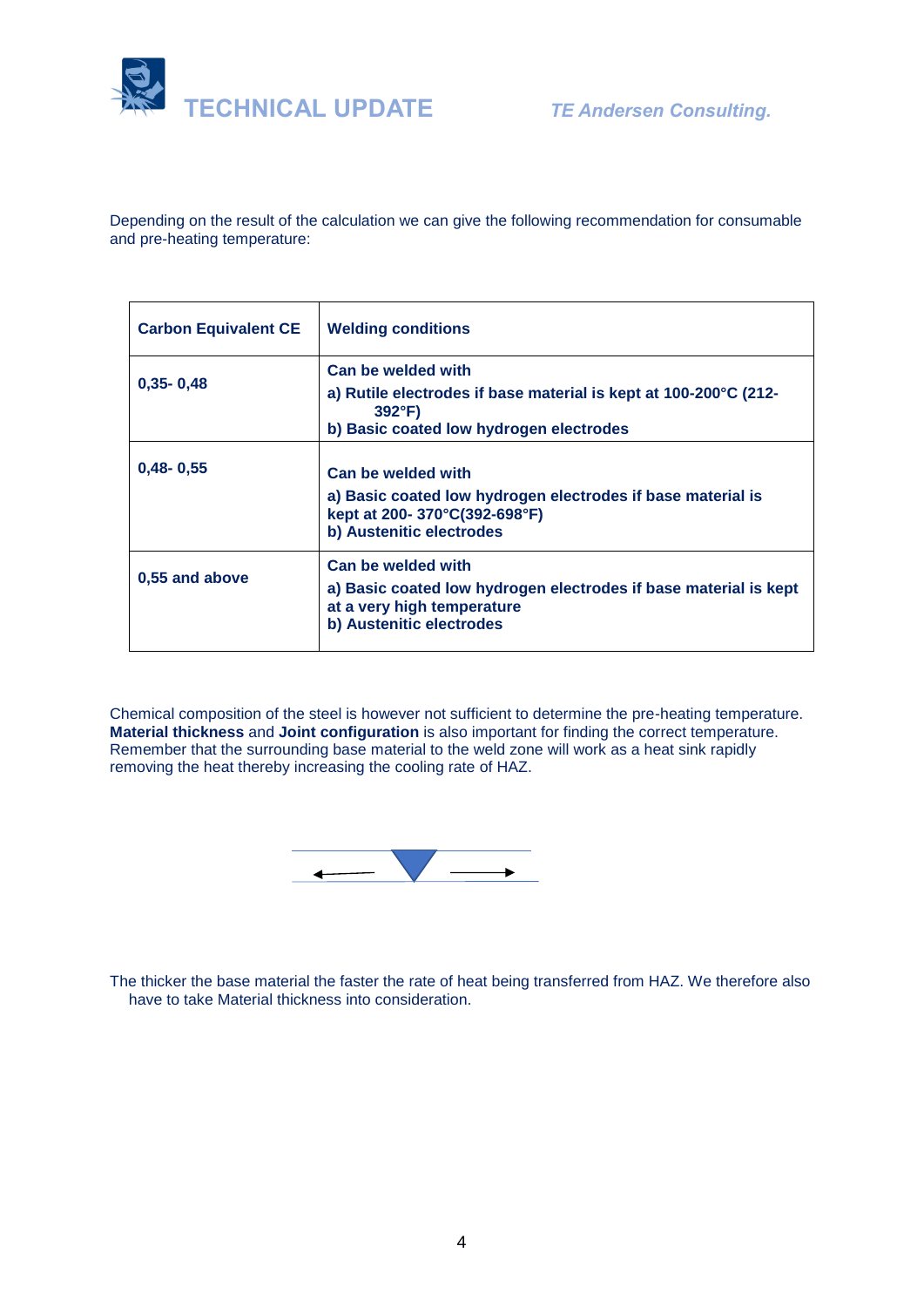



## **Pre-heating temperature depending on CE and material thickness**



We have so far stressed the importance of considering **chemical composition** and **material thickness**. Another factor is **Joint configuration**. In our above example we looked at a butt joint where the heat can escape in two directions. What if the heat can escape in more directions? The cooling rate in HAZ will obviously be faster. The heat sink caused by the parent metal thickness and the number of available paths the heat can take to escape, will influence cooling rate. (However, once the heat sink reaches a certain size, further increases have a negligible effect on cooling rate.). This is why when determining preheat the term **combined thickness** is used, for a butt weld it is twice the thickness of the parent material and for a T-fillet weld three times the thickness.



 Butt-weld: Twice the thickness of the parent material Combined Thickness: T X 2

 T-fillet weld: Three times the thickness of the parent material Combined Thickness: T X 3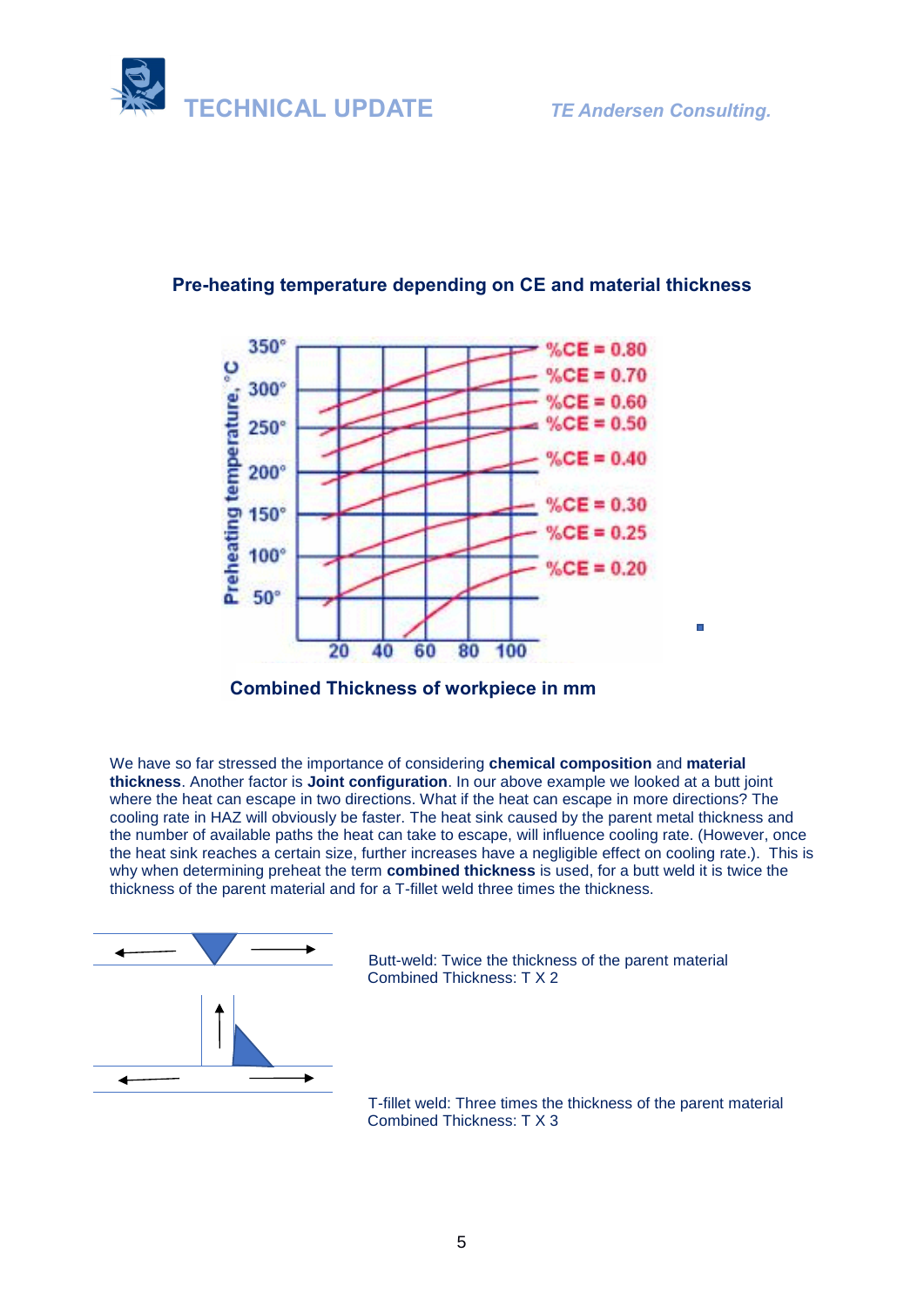

#### **Ambient temperature:**

The occurrence of cold cracking is significantly affected by the ambient temperature. Cracking is more likely at the lower temperatures. So low temperatures mean faster cooling rates which means increased possibility for cracking after welding. As for the determination of preheat at lower ambient temperatures, the following paper should be referred to.

T. Kasuya and N. Yuiroka: "Determination of necessary preheat temperature to avoid cold cracking under various ambient temperatures", ISIJ International, vol. 35 (1995), No.10, p.1183-1189

#### **Preheating method:**

Onboard vessels one will in most cases have access to preheating by an oxygen acetylene torch. Propane is for safety reasons not recommended. Preferably make use of big size 2500 L or 5000 L multiflame torches.



Techniques for measuring the temperature can be Crayons/ Temperature sticks.

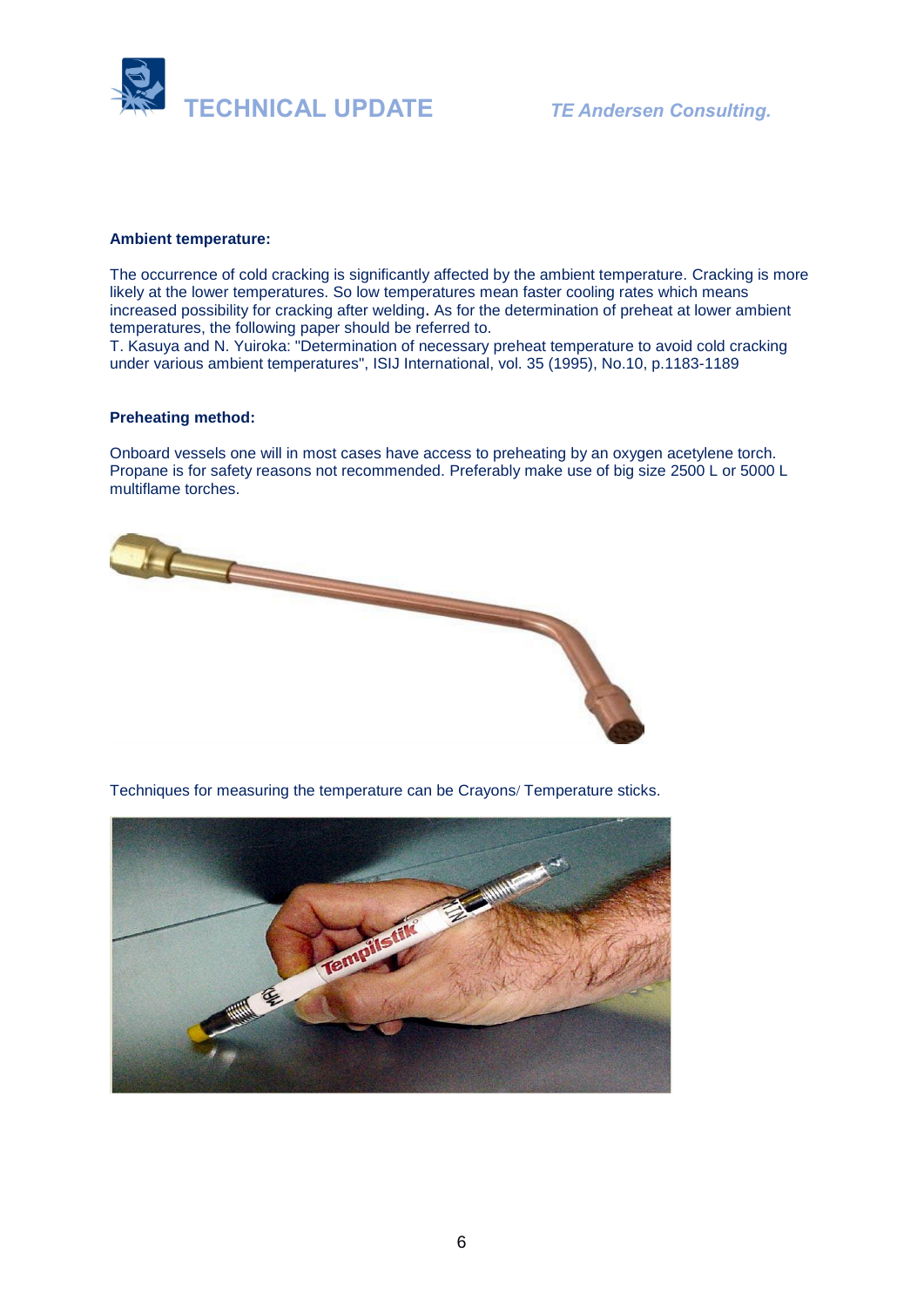

For more accurate pre-heating and whenever there is a procedure requirement electric preheating equipment will come to use. This type of equipment will also be able to record and document the preheating cycle.



Minimum pre heat temp to be established at a distance no less than 75mm (3") in all directions from point of welding.



The objective of preheating is to enhance the hydrogen evolution from a weld. The effect of preheating increases as the width of preheating increases and the heating rate of preheating decrease. The preheating width over 200mm (8") each side of the groove is desired.

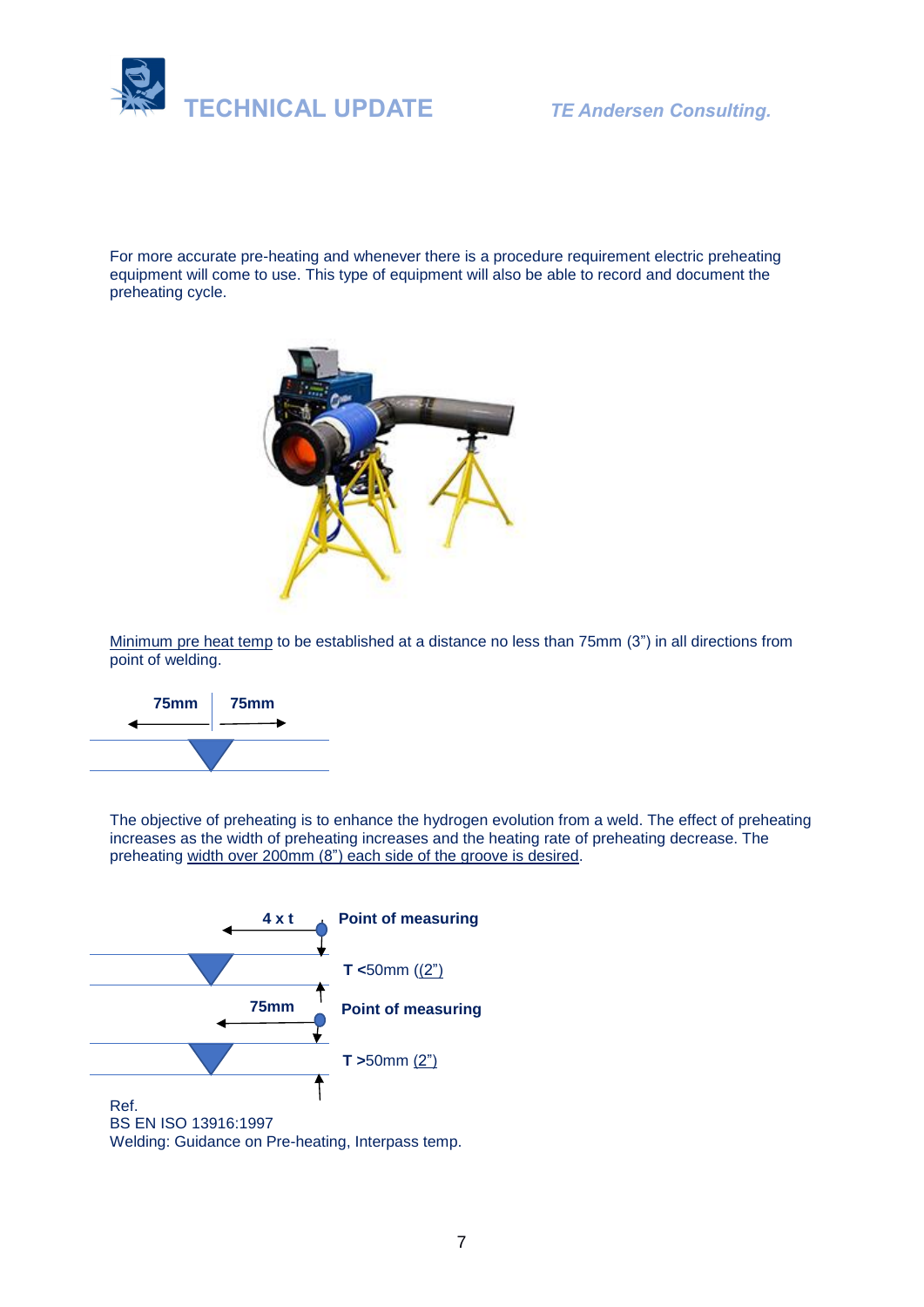

## Hydrogen content of the weld metal/ consumable

Carbon Equivalent (CE) and material thickness are essential parameters in order to find the correct preheating temperature. It is of equal importance to make absolutely sure that the correct consumable is selected for the job at hand. All electrode coatings are hygroscopic (they absorb moisture from the atmosphere). When welding, the moisture turns into hydrogen in the arc that again ends up as hydrogen porosity in the weld deposit. Combined with effects like the already mentioned high CE and material thickness in combination with shrinkage stresses can therefore result in hydrogen cracking/ cold cracking.

If properly stored, transported and used, basic coated low hydrogen electrodes will form weld deposits with low hydrogen content. If not, hydrogen porosity can lead to hydrogen cracking also for this type of electrodes.

By following the recommended storage, and procedures for handling and re-drying, the moisture level in electrode coatings can be minimised, along with the associated risk of cold cracking.

Hydrogen levels are measured as ml H2/100 g (Millilitre Hydrogen per 100 gram) weld deposit. Typical hydrogen levels for different electrode coating types are as follows:

Rutile and Acid electrodes >15 ml/100 g Basic low hydrogen electrodes < 10, < 5 and < 3 ml/100 g

### Recommended storage, and procedures for handling

Welding consumables should be stored in their original packing. As a guideline we recommend the following temperatures in the storage room:

| Temperatures °C (°F) | <b>Max Relative</b><br>humidity in % |
|----------------------|--------------------------------------|
| $5 - 15(41 - 59)$    | 60                                   |
| $15 - 25(59 - 77)$   | 50                                   |
| Above 25 (77)        | 40                                   |

During the winter, it is possible to maintain low relative humidity by keeping the temperature in the store- room at least 10 °C (50 °F) above the outdoor temperature. During certain periods in the summer and in a tropical climate, sufficiently low relative humidity can be maintained by air dehumidification. The purpose is to avoid hydrogen absorption as much as possible.

Basic low hydrogen electrodes are normally re-dried at a temperature of around 350 °C (662°F) for 2 hours, to achieve a hydrogen level of 5–10 ml/100 g. (BS 5135, Scale C). Re-drying should be restricted to a maximum of 3 cycles.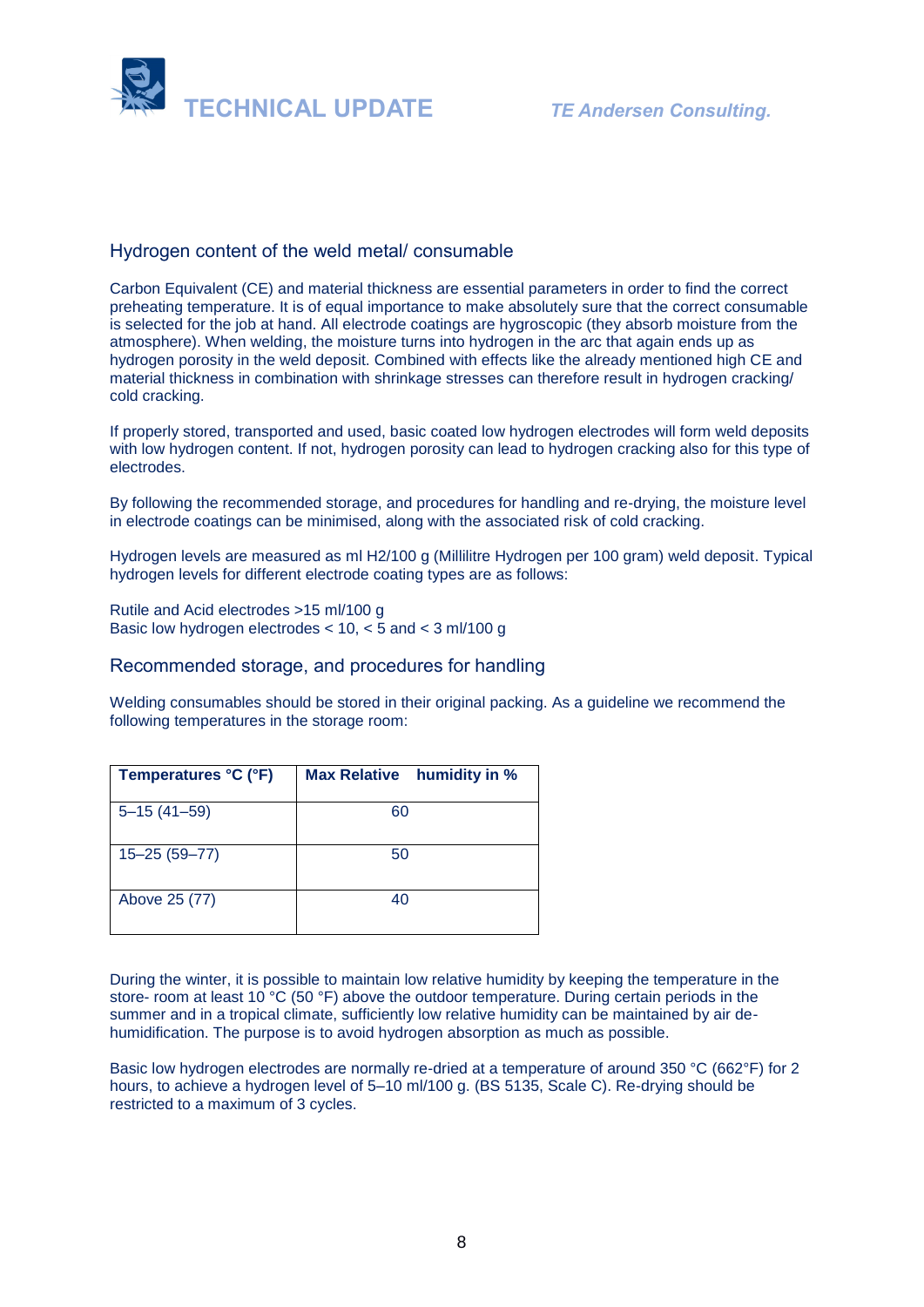

To achieve extreme low hydrogen levels, <4.0 ml/100 g, a re-drying temperature of 400 °C (752°F) is recommended for 1–2 hours. Re-drying should be restricted to 1 cycle.



Portable Mini-dryer that connects to 230V 1 phase and operating from 100- 350°C (212-662°F)

Re-dried basic electrodes can be stored in a heated cabinet at 80°C (176°F) without further moisture pick-up.

In order to extend the electrodes usable lifetime and safeguard against cold cracking, some electrode manufactures deliver electrodes with Low Moisture Absorption properties. This greatly reduces the electrodes moisture absorption rate. One can also purchase basic coated low hydrogen electrodes in vacuum packing something that further secure quality.



**NB. Never pre heat stainless steel.** 

**For T1 steel (Manganese steel used in for example earth excavating equipment), one must be very carful with regards to pre-heat and interpass temperature. Depending on how massive the joint the combined pre-heat and interpass temperature can range from 70 to 200°C (158-392**°F**).**